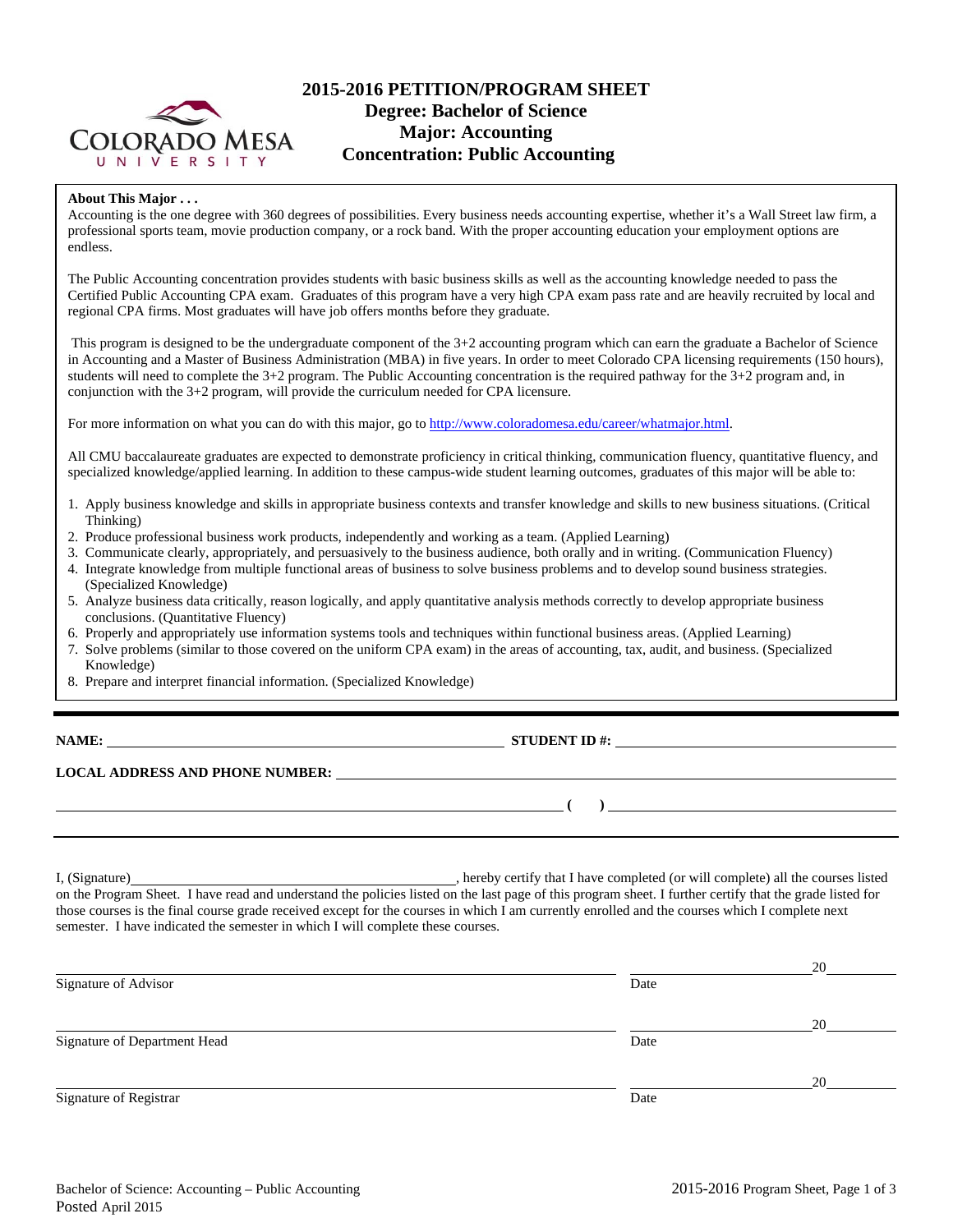### **DEGREE REQUIREMENTS:**

- 120 semester hours total (Students must complete a minimum of 30 of the last 60 hours of credit at CMU, with at least 15 semester hours in major discipline courses numbered 300 or higher).
- 40 upper division credits (A minimum of 15 taken at the 300-400 course levels within the major at CMU).
- 2.00 cumulative GPA or higher in all CMU coursework.
- No grade less than C for all courses in the major.
- Pre-collegiate courses (usually numbered below 100) cannot be used for graduation.
- When filling out the program sheet a course can be used only once.
- A student must follow the CMU graduation requirements either from 1) the program sheet for the major in effect at the time the student officially declares a major; or 2) a program sheet for the major approved for a year subsequent to the year during which the student officially declares the major and is approved for the student by the department head. Because a program may have requirements specific to the degree, the student should check with the faculty advisor for additional criteria. It is the student's responsibility to be aware of, and follow, all requirements for the degree being pursued. Any exceptions or substitutions must be approved by the student's faculty advisor and Department Head.
- Essential Learning Capstone should be completed between 45 and 75 hours.
- See the "Undergraduate Graduation Requirements" in the catalog for additional graduation information.

**ESSENTIAL LEARNING REQUIREMENTS** (31 semester hours) See the current catalog for a list of courses that fulfill the requirements below. If a course is an Essential Learning option and a requirement for your major, you must use it to fulfill the major requirement and make a different selection for the Essential Learning requirement. Course No Title Sem.hrs Grade Term/Trns

**English** (6 semester hours, must receive a grade of "C" or better and must be completed by the time the student has 60 semester hours.) ENGL 111 English Composition 3

| ENGL 112 English Composition |  |
|------------------------------|--|
|                              |  |

**Math** (3 semester hours, must receive a grade of "C" or better, must be completed by the time the student has 60 semester hours.) MATH 113 College Algebra 4\* \*3 credits apply to the Essential Learning requirements and 1 credit applies to elective credit

\_\_\_\_\_\_ \_\_\_\_ \_\_\_\_\_\_\_\_\_\_\_\_\_\_\_\_\_\_\_\_\_\_\_\_ \_\_\_\_ \_\_\_\_\_ \_\_\_\_\_\_\_\_

\_\_\_\_\_\_ \_\_\_\_ \_\_\_\_\_\_\_\_\_\_\_\_\_\_\_\_\_\_\_\_\_\_\_\_ \_\_\_\_ \_\_\_\_\_ \_\_\_\_\_\_\_\_ \_\_\_\_\_\_ \_\_\_\_ \_\_\_\_\_\_\_\_\_\_\_\_\_\_\_\_\_\_\_\_\_\_\_\_ \_\_\_\_ \_\_\_\_\_ \_\_\_\_\_\_\_\_

\_\_\_\_\_\_ \_\_\_\_ \_\_\_\_\_\_\_\_\_\_\_\_\_\_\_\_\_\_\_\_\_\_\_\_ \_\_\_\_ \_\_\_\_\_ \_\_\_\_\_\_\_\_

\_\_\_\_\_\_ \_\_\_\_ \_\_\_\_\_\_\_\_\_\_\_\_\_\_\_\_\_\_\_\_\_\_\_\_ \_\_\_\_ \_\_\_\_\_ \_\_\_\_\_\_\_\_

**Humanities** (3 semester hours)

**Social and Behavioral Sciences** (6 semester hours)

**Natural Sciences** (7 semester hours, one course must include a lab)

\_\_\_\_\_\_ \_\_\_\_ \_\_\_\_\_\_\_\_\_\_\_\_\_\_\_\_\_\_\_\_\_\_\_\_ \_\_\_\_ \_\_\_\_\_ \_\_\_\_\_\_\_\_  $\_\_$   $\_\_$ 

**History** (3 semester hours)

 $HIST \tightharpoonup$ 

**Fine Arts** (3 semester hours)

Course No Title Sem.hrs Grade Term/Trns

#### **WELLNESS REQUIREMENT** 2semester hours)

| KINE 100 | Health and Wellness                                                         |  |  |
|----------|-----------------------------------------------------------------------------|--|--|
|          | <b>ESSENTIAL LEARNING CAPSTONE</b> (4 semester hours)<br>P(01, 200, M, 11M) |  |  |

| ESSL 290 | <b>Maverick Milestone</b>          |  |
|----------|------------------------------------|--|
|          | (see English $\&$ math pre-reqs) 3 |  |
| ESSL 200 | Essential Speech (co-requisite) 1  |  |
|          |                                    |  |

**FOUNDATION COURSES** (27 semester hours) These courses, plus Essential Learning English & Math requirements, must be completed within the student's first 60 hours.

| ACCT 201        | Principles of Financial Acctg                  | 3   |  |
|-----------------|------------------------------------------------|-----|--|
| ACCT 202        | Principles of Managerial Acctg 3               |     |  |
| <b>BUGB 211</b> | <b>Business Communications</b>                 | 3   |  |
| <b>CISB 205</b> | <b>Advanced Business Software</b>              |     |  |
|                 | <b>OR</b> CISB 101 Business Inform. Technology | 3   |  |
| <b>CISB 210</b> | Fundamentals of Info Systems                   | - 3 |  |
| <b>CISB 241</b> | Intro to Business Analysis                     |     |  |
|                 | <b>OR</b> STAT 241 Intro to Business Analysis  |     |  |
| ECON 201        | Principles of Macroeconomics                   | -3  |  |
| ECON 202        | Principles of Microeconomics                   | 3   |  |
| MANG 201        | Principles of Management                       |     |  |
|                 |                                                |     |  |

### **ACCOUNTING – PUBLIC ACCOUNTING**

**Major Requirements** (55 semester hours) **Must** pass all courses with a grade of "C" or higher. To continue in the program and eventually graduate as public accounting majors a student must earn, within no more than three attempts, at least a grade of "C" in the major requirements.

|                     | <b>Accounting Core</b> (31 semester hours)       |   |  |
|---------------------|--------------------------------------------------|---|--|
| ACCT 321            | Intermediate Accounting I                        | 5 |  |
| ACCT 322            | <b>Intermediate Accounting II</b>                | 4 |  |
| ACCT 331            | <b>Cost Accounting</b>                           | 3 |  |
| ACCT 360            | Professional Preparation I                       |   |  |
| ACCT 392            | <b>Accounting Info Systems</b>                   | 3 |  |
| $ACCT$ 401          | Governmental Accounting                          | 3 |  |
| <b>BUGB 349</b>     | <b>Legal Environment of Business</b>             |   |  |
|                     | OR BUGB 351 Business Law I                       | 3 |  |
| <b>FINA 301</b>     | <b>Managerial Finance</b>                        | 3 |  |
| <b>MANG410</b>      | Effective Workplace Comm.                        | 3 |  |
| <b>MARK 231</b>     | Principles of Marketing                          | 3 |  |
|                     |                                                  |   |  |
|                     | <b>Concentration Courses</b> (24 semester hours) |   |  |
| ACCT 350            | Ethics for Accounting Prof                       | 3 |  |
| ACCT <sub>402</sub> | <b>Advanced Accounting</b>                       | 3 |  |
| ACCT 411            | Auditing I                                       | 3 |  |
| ACCT 412            | Auditing II                                      | 3 |  |
| ACCT <sub>441</sub> | Individual Income Tax                            |   |  |
| ACCT 442            | Advanced Tax & Tax Research 5                    |   |  |
| <b>BUGB 352</b>     | <b>Business Law II</b>                           | 3 |  |
|                     |                                                  |   |  |

**ELECTIVES** (All college level courses appearing on your final transcript, **not listed above** that will bring your total semester hours to 120 hours.) (1 semester hour) \*MATH 113 College Algebra 1 \_\_\_\_\_\_ \_\_\_\_ \_\_\_\_\_\_\_\_\_\_\_\_\_\_\_\_\_\_\_\_\_\_\_\_ \_\_\_\_ \_\_\_\_\_ \_\_\_\_\_\_\_\_